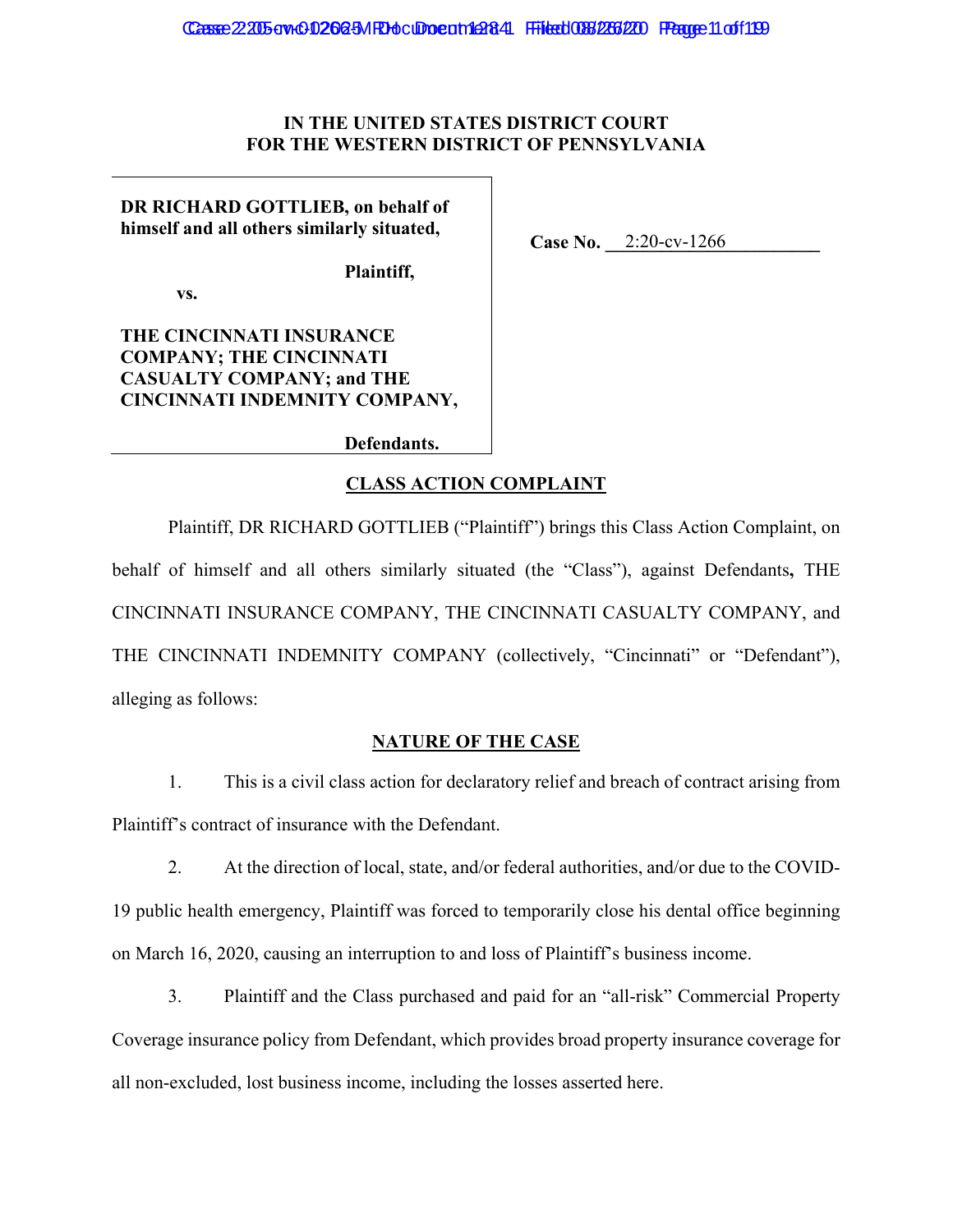## Casse 22205 av t 0 262 5M RHo culto cuttle 384 Filest 0068 2266 220 Fragge 2 of 1199

 $4.$ Plaintiff submitted timely notice of his claim to Defendant, but Defendant has refused to provide the purchased coverage to its insured, and has denied Plaintiff's claim for benefits under the policy.

5. Defendant has similarly refused to, or will refuse to, honor its obligations under the "all-risk" policy(ies) purchased by Plaintiff and the other members of the putative Class of insureds.

#### **PARTIES**

6. Plaintiff, DR RICHARD GOTTLIEB is an individual and resident of the Commonwealth of Pennsylvania. Plaintiff is a licensed Pennsylvania dentist who maintains an office location at 3347 Forbes Avenue, Pittsburgh, Pennsylvania 15213 ("Covered Property").

Defendant, THE CINCINNATI INSURANCE COMPANY ("Cincinnati  $7.$ Insurance", is the wholly-owned subsidiary of the Cincinnati Financial Corporation, an Ohio corporation headquartered in Fairfield, Ohio. Defendants, THE CINCINNATI CASUALTY COMPANY ("Cincinnati Casualty") and THE CINCINNATI INDEMNITY COMPANY ("Cincinnati Indemnity") are wholly-owned subsidiaries of Cincinnati Insurance. Cincinnati Insurance, Cincinnati Casualty, and Cincinnati Indemnity are all headquartered in, and citizens of, Ohio. According to Cincinnati Financial Corporation's 10-K for fiscal year ending December 31, 2019, Defendant earned approximately \$985,000,000 in "net written" commercial property insurance premiums in 2019, throughout the United States.

#### **JURISDICTION**

8. This court has subject matter jurisdiction over this action pursuant to 28 U.S.C.  $\S$ 1332(d), the Class Action Fairness Act, which affords federal courts with original jurisdiction over cases where any member of the plaintiff class is a citizen of a state different from any defendant

 $-2-$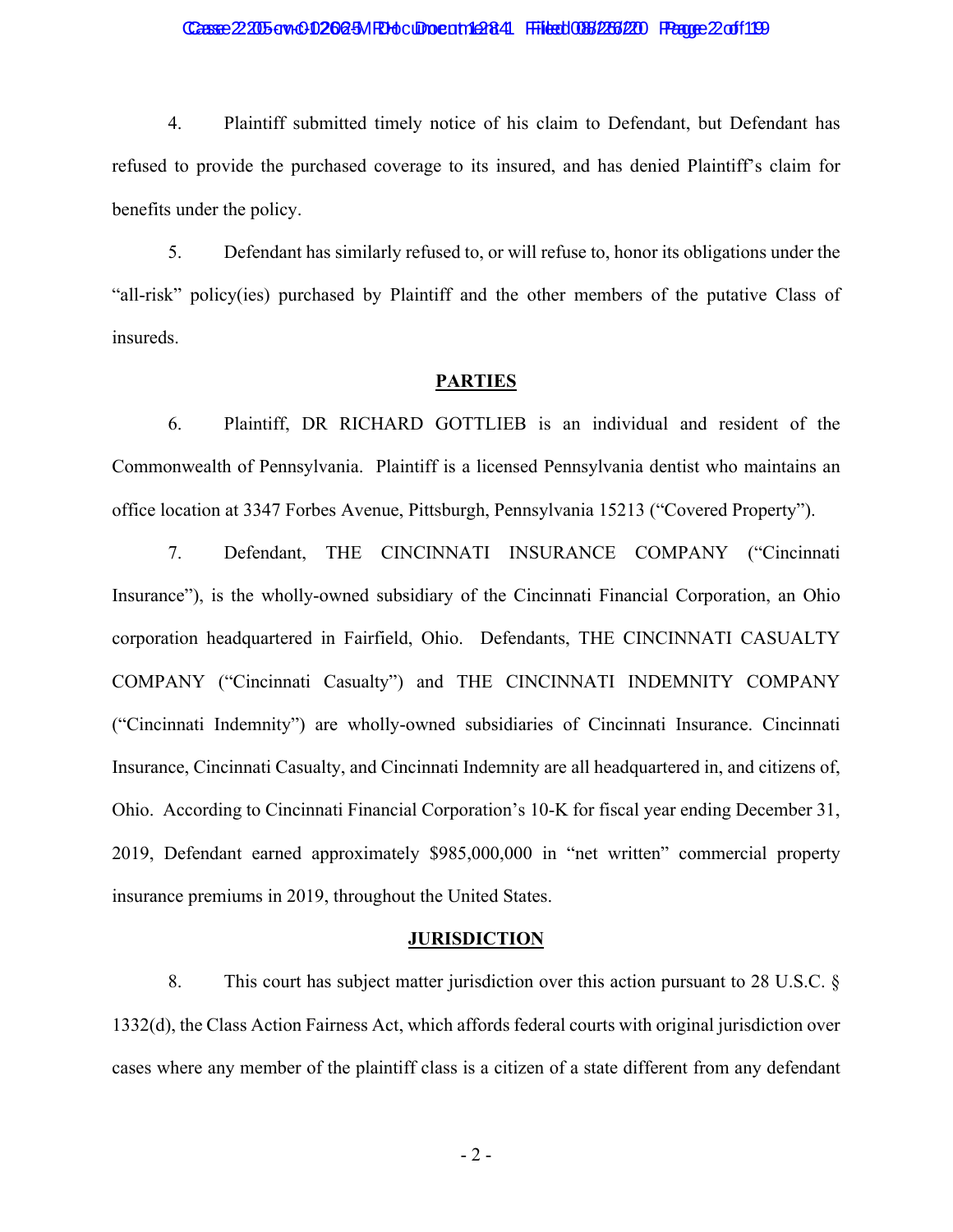## Casse 22205 av t 0 262 5M RHo culture at 1128 4 Filest 1036 2266 220 Fragge 3 of 1199

*(i.e., so-called "minimum diversity of citizenship,") and where the amount in controversy exceeds* \$5,000,000, exclusive of interest and costs. Here, there exists minimal diversity of citizenship because Plaintiff (and some members of the Class) and Defendant are citizens of different states, and the aggregated claims of the putative Class members exceed \$5,000,000, exclusive of interest and costs.

9. The Court has personal jurisdiction over Defendant because at all relevant times it has engaged in substantial business activities in Pennsylvania. Defendant has, at all relevant times, transacted, solicited, and conducted business in Pennsylvania through its employees, agents, and/or sales representatives, and derived substantial revenue from such business in Pennsylvania. In 2019, Defendant earned \$263,000,000 in property casualty premiums in Pennsylvania, making Pennsylvania Defendant's sixth highest-earning state.

Venue is proper in this district pursuant to 28 U.S.C.  $\S$  1391(b)(2) because a 10. substantial part of the events or omissions giving rise to the claim occurred, or a substantial part of property that is the subject of the action is situated, in this district.

### FACTUAL BACKGROUND

# **Plaintiff Purchased an "All-Risk" Policy of Property Insurance That Broadly Provides Coverage for Loss of Business Income, Among Other Things**

Plaintiff purchased a contract of insurance from Defendant, whereby Plaintiff 11. agreed to make payments (in the form of premiums) to Defendant in exchange for Defendant's promise to indemnify Plaintiff for losses at the Covered Property, including, but not limited to, business income losses.

 $12.$ Plaintiff's contract of insurance with Defendant bears Policy Number ECP0221645 (the "Policy") and is effective for the period of November 14, 2019 to November 14, 2022 (the "Policy Term"). The Policy is attached hereto as **Exhibit A**.

 $-3-$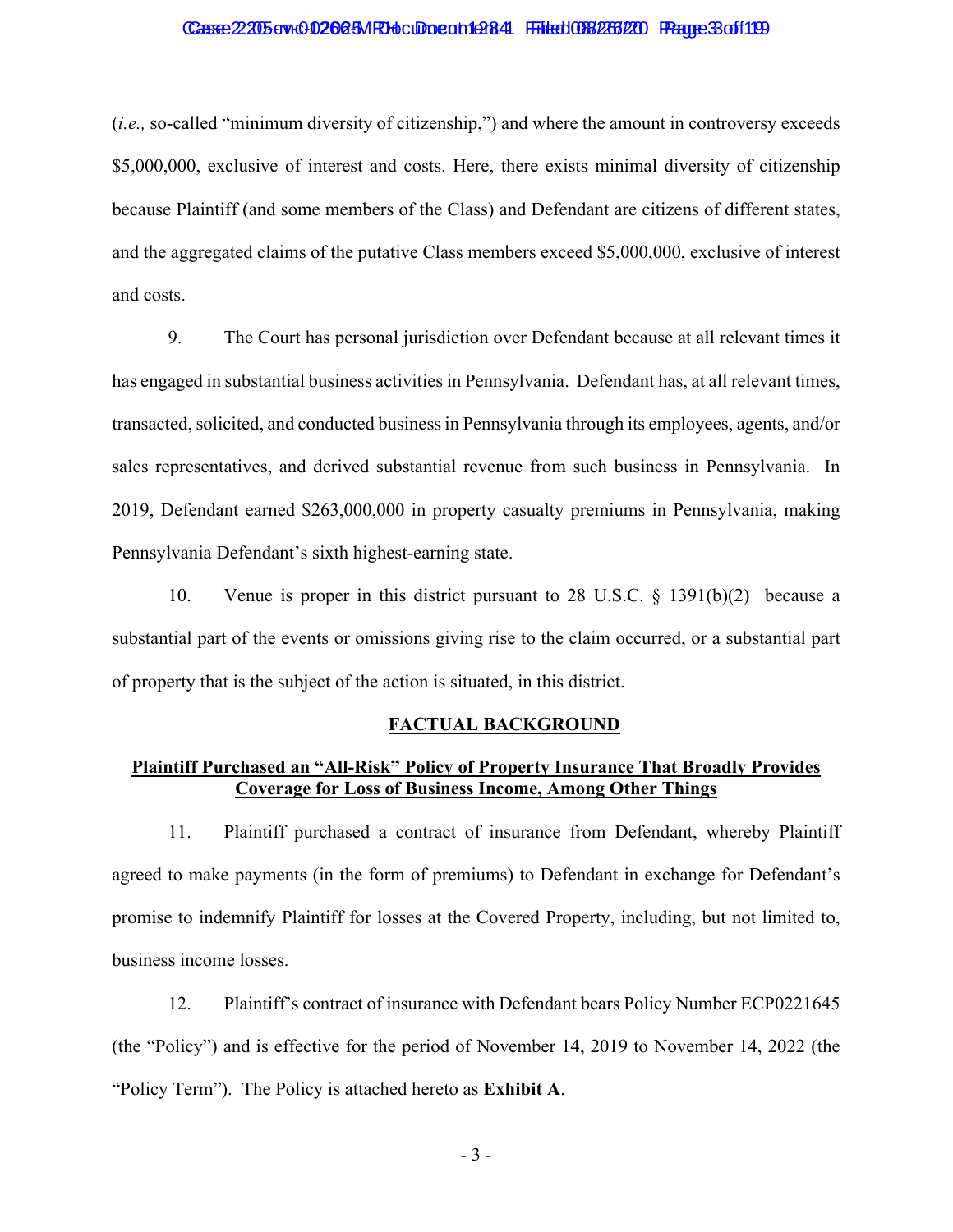### Casse 22:205-cv-0-0266-5MRH ocument 1:28:44 Filed 086/2266/200 Fragge 4 of 1199

13. Plaintiff paid all premiums owed to Defendant under the Policy, and Defendant accepted all such premiums from Plaintiff.

14. The Policy is a form policy issued by Defendant.

15. The Policy is an "all-risk" policy, which provides the broadest property insurance coverage available.

16. The Policy provides coverage for "direct 'loss' to Covered Property at the 'premises' caused by or resulting from any Covered Cause of Loss."

17. The Policy defines "premises" as "the Locations and Buildings described in the Declarations."

18. The Policy defines "Covered Cause of Loss" as "direct 'loss' unless the 'loss' is excluded or limited in [the Policy]."

19. The Policy defines "Loss" as "accidental physical loss or accidental physical damage."

20. The Policy does not define the phrase "accidental physical loss or accidental physical damage."

21. However, the use of the disjunctive "or" in the phrase "accidental physical loss or accidental physical damage" means that coverage is triggered if either a physical loss of property or damage to property occurs. The concepts are separate and distinct and cannot be conflated.

22. Physical loss of, or damage to, property may be reasonably interpreted to occur when a covered cause of loss threatens or renders property unusable or unsuitable for its intended purpose or unsafe for ordinary human occupancy and/or continued use.

23. The Policy provides Plaintiff with, *inter alia*, various business income and extra expense coverages during the Policy Term.

 $-4-$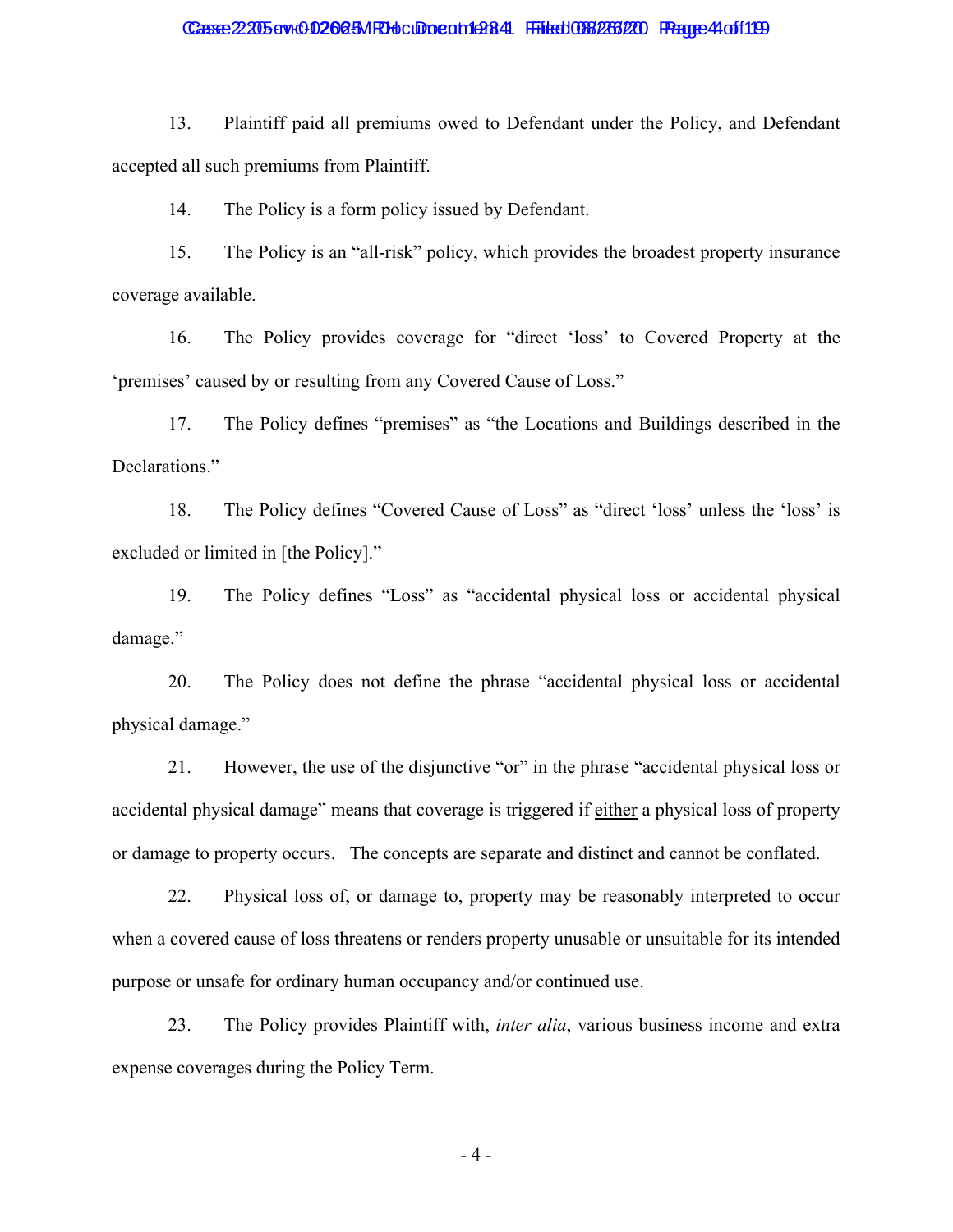### Casse 22205 av & 02625M Rhot Oboeut 1284 Filed 036266220 Frage 5off 119

24. Under the Policy, Defendant agrees to pay for the actual loss of "Business Income" and "Rental Value" sustained by Plaintiff due to the necessary suspension of operations caused by direct "loss" to the "premises" caused by or resulting from "any Covered Cause of Loss." The Policy describes the covered premises as "3347 Forbes Avenue, Pittsburgh, Pennsylvania 15213," the Covered Property, and coverage is listed for "Business Income w/Extra Expense" with a Limit of Insurance of "12 Months ALS [Actual Loss Sustained]."

25. Additional coverage is provided under the Policy for business income losses resulting from an "action of civil authority" which prohibits access to the Covered Property, related to a "Covered Cause of Loss" at property other than the Covered Property.

26. Members of the Class also purchased a policy of insurance from Defendant providing for the same business income loss coverage and using the same form policy provisions.

## In Response to Covid-19, Pennsylvania and Other State Governments Issue Sweeping **Orders Shutting Down "Non-Essential" Businesses**

COVID-19 has spread, and continues to spread, rapidly across the United States 27. and has been declared a public health emergency of international concern by the World Health Organization. See https://www.health.harvard.edu/diseases-and-conditions/coronavirus-resourcecenter (last accessed May 6, 2020).

28. COVID-19 is highly contagious and can be spread exponentially in the community by persons who are symptomatic, asymptomatic or pre-symptomatic. In addition to transmission through airborne respiratory droplets, the COVID-19 virus can physically attach to and stay on surfaces of objects or materials for many days.

29. According to a study published in The New England Journal of Medicine, COVID-19 is widely accepted as a cause of real physical loss and damage. It remains stable and transmittable in aerosols for up to three hours, and on surfaces for up to four hours on copper, up

 $-5-$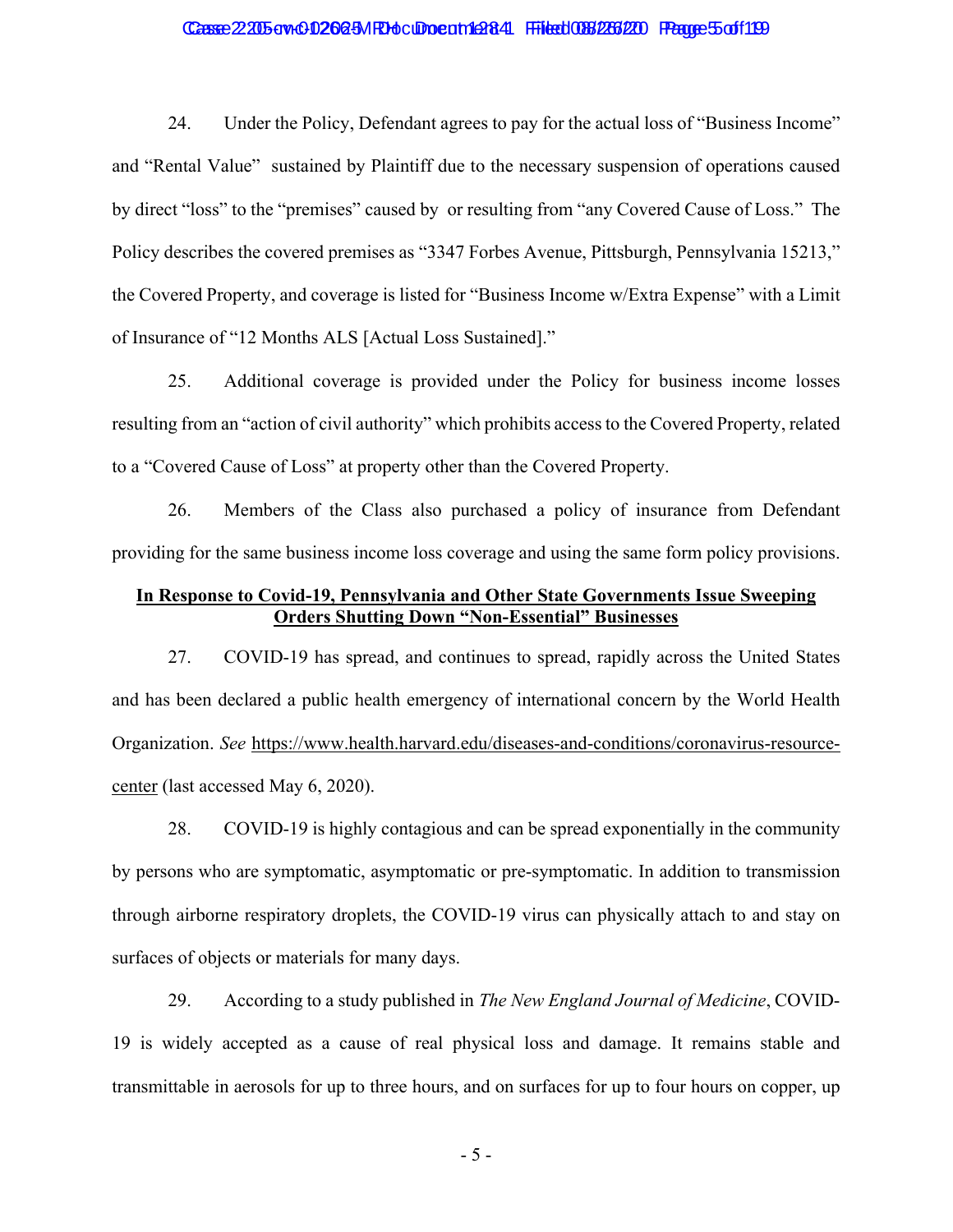### Casse 2205 av CD2625MRHocumeatrich at 41 Fried 066 226 220 Frage 6 of 1199

to 24 hours on cardboard and up to two to three days on plastic and stainless steel. See https://www.nih.gov/news-events/news-releases/new-coronavirus-stable-hours-surfaces (last) accessed May 6, 2020).

30. Another study, published in the Journal of Hospital Infection, found: "Human coronaviruses can remain infectious on inanimate surfaces at room temperature for up to 9 days. At a temperature of 30°C or more the duration of persistence is shorter." See https://www.inverse.com/science/coronavirus-4-studies-explain-how-covid-19-sticks-to-surfaces (last accessed May  $6, 2020$ ).

31. With respect to dentistry practices, like Plaintiff's business, COVID-19 poses a particular threat. Most procedures performed by dentists have the potential for creating contaminated aerosols and splatter. Journal of Clinical & Diagnostic Research, Aerosols How Clinical Practice, Dangerous They Are  $in$ (April) 1.  $2015$ ). available at https://www.ncbi.nlm.nih.gov/pmc/articles/PMC4437160/. The creation of aerosols in dentistry is of even greater concern with COVID-19: "First, higher viral loads have been detected in nasal passages and the upper respiratory tract of individuals infected with [COVID-19], which mean coughs and sneezes may contain higher viral loads than its predecessor virus. Second, the potential for individuals infected with [COVID-19] to shed and transmit the virus while asymptomatic is much greater, and those in the latent stages of the disease often shed the virus at a higher rate. Third—and most significantly—this new virus strain has been shown to be much more efficient at traveling more considerable distances and becoming aerosolized." Perio-Implant Advisory, COVID-19 and the problem with dental aerosols (April 7, 2020), available at https://www.perioimplantadvisory.com/periodontics/oral-medicine-anesthetics-and-oralsystemic-connection/article/14173521/covid19-and-the-problem-with-dental-aerosols.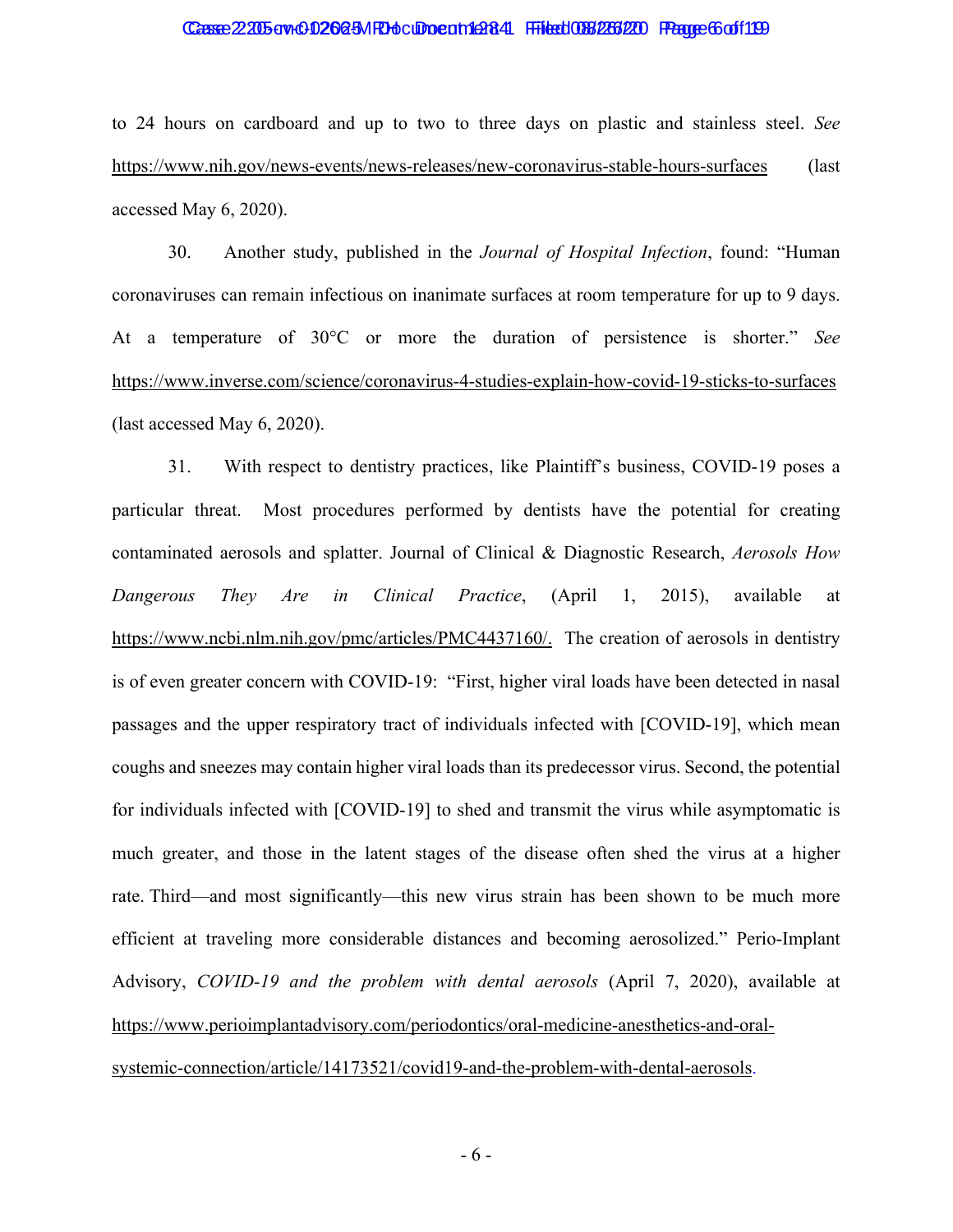## 

32. In response to the COVID-19 public health emergency, on March 6, 2020, the Governor of Pennsylvania declared a "Disaster Emergency" throughout the Commonwealth of Pennsylvania to control ingress and egress to and from property within the Commonwealth and the movement of persons within it.

33. On March 16, 2020 the American Dental Association ("ADA") "recognizing the unprecedented and extraordinary circumstances dentists and all health care professionals face related to growing concern over COVID-19" issued a recommendation that dentists nationwide postpone elective procedures.

34. Thereafter, on March 19, 2020, the Governor of Pennsylvania issued an Executive Order closing all non-essential businesses within the Commonwealth, including Plaintiff's business. Specifically, the Executive Order, which became effective immediately upon its issuance, mandated that:

No person or entity shall operate a place of business in the Commonwealth that is not a life sustaining business regardless of whether the business is open to members of the public.

Governor Wolf, "Order of the Governor of the Commonwealth of Pennsylvania Regarding the Closure of All Businesses that are not Life Sustaining," (Mar. 19, 2020)

https://www.governor.pa.gov/wp-content/uploads/2020/03/20200319-TWW-COVID-19business-closure-order.pdf ("Executive Order").

35. On March 19, 2020 the Secretary of the Pennsylvania Department of Health, consistent with the Governor's Executor Order, also issued an order that no person operate a place of business that is not life-sustaining within the Commonwealth.

36. Also, on March 19, 2020, the Small Business Administration issued Disaster Declaration #16360 issuing a Declaration of an Economic Injury Disaster for the entire Commonwealth of Pennsylvania.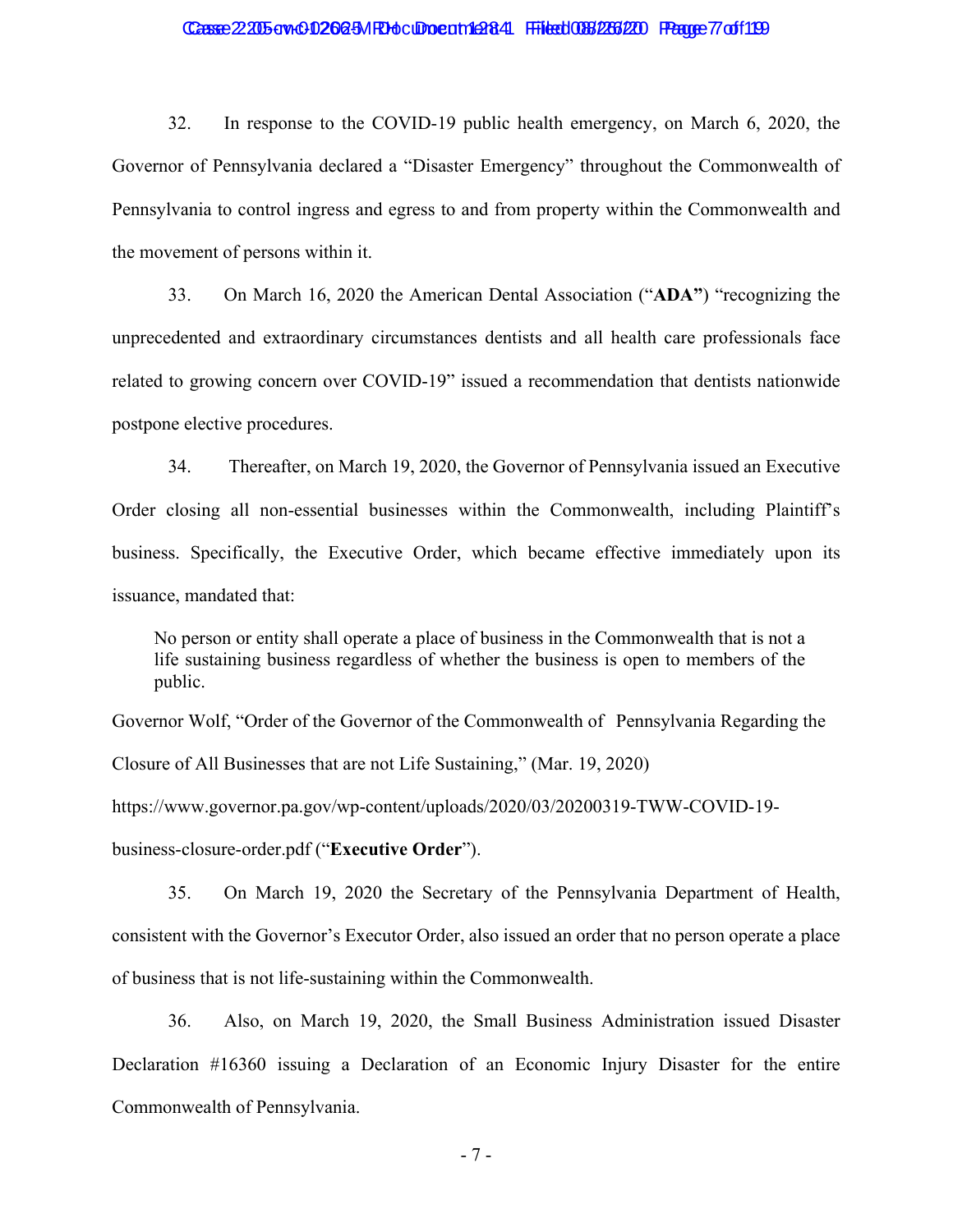### Casse 2205 av CD2625MRHocumeatrich at 41 Fried 066 226 220 Frage Boff 1199

37. On March 22, 2020 the Secretary of the Pennsylvania Department of Health issued "Guidance on COVID-19 for Dental Health Care Personnel in Pennsylvania" (the "DOH March 22nd Guidance") directing that all dental facilities immediately cease all treatment until further notice except for urgent and emergency procedures.

38. The DOH March 22nd Guidance noted that most dental facilities would not be able to meet stringent infection protection and control requirements needed to remain open including, but not limited to, personal protection equipment ("PPE"), N95 masks, face-shields covering face and sides, disposable gowns and gloves and engineering controls such as negative pressure isolation rooms with HEPA filtration.

39. On March 23, 2020, the Governor of Pennsylvania issued a "Stay at Home" Order to certain counties in Pennsylvania (the "Governor's Stay at Home Order"), to take effect at 8:00 p.m. on March 23, 2020 severely limiting an individual's ability to leave their residence. The Governor's Stay at Home Order was amended April 1, 2020 to apply to the entire Commonwealth of Pennsylvania, effective immediately.

40. The DOH March 22nd Guidance was amended on March 26, 2020 (the "DOH March 26th Guidance") which again directed all dental facilities to cease all elective dental procedures and to only treat urgent and emergency patients if the facilities were able to meet certain stringent infection and control requirements.

On May 8, 2020 the DOH March 26<sup>th</sup> Guidance was amended to remove the 41. absolute prohibition against elective or non-urgent dental procedures (the "DOH May 8th Guidance"). The DOH May 8th Guidance, however, discouraged dental procedures that created visible spray or aerosol permitting such procedures only as a "last resort" if clinically necessary to prevent irreversible damage to the patient and only when proper PPE, per OSHA guidance, was

 $-8-$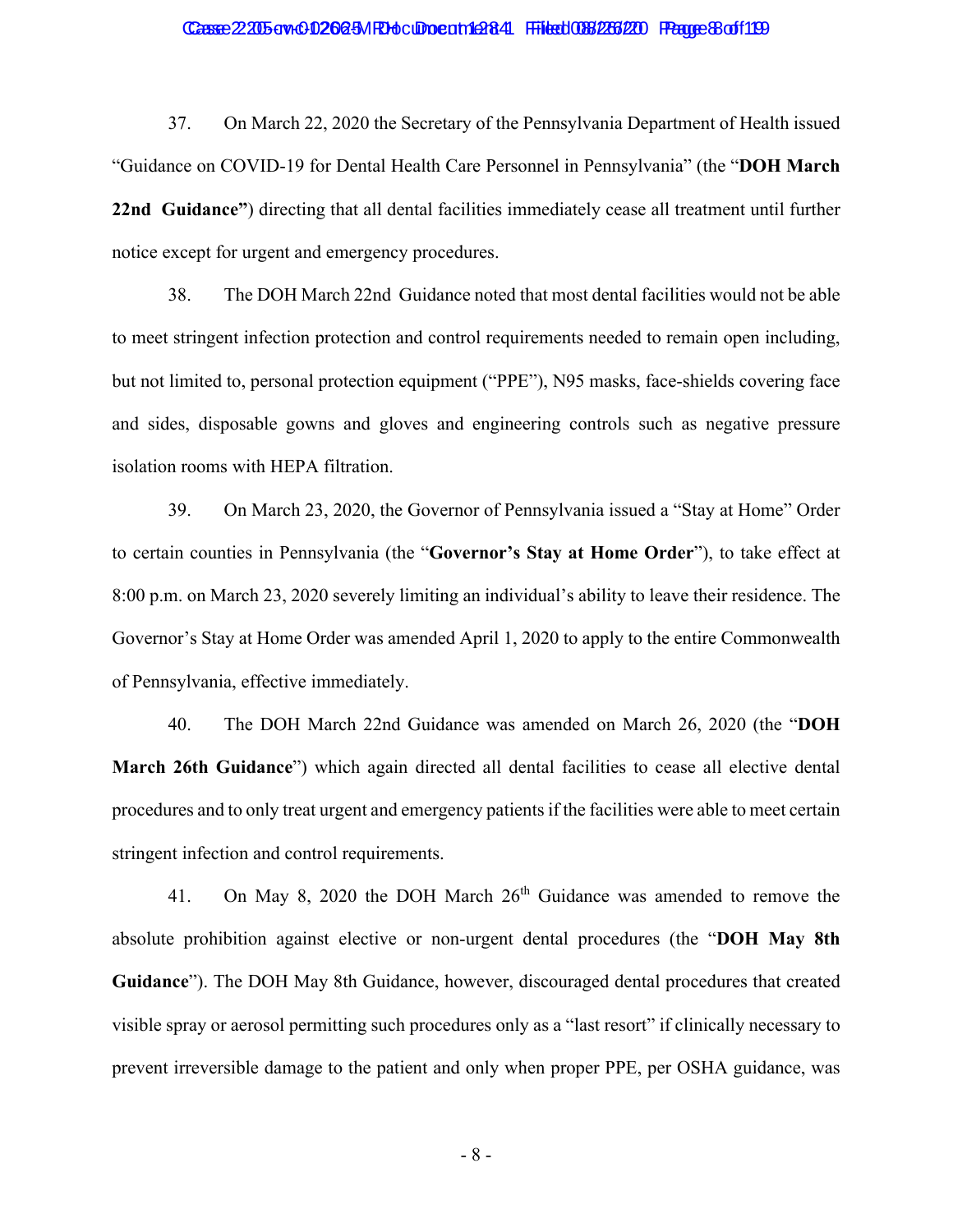### Casse 2205 av CD2025 MPd clooe at 126:41 File to 06 236 220 Fauge 9 of 119

available to the dental practice. The DOH May 8th Guidance further noted that the Pennsylvania Department of Health and Pennsylvania Department of Emergency Services were not prioritizing dental practices for PPE distribution and that "[I]f infection control protocols outlined by the CDC and OSHA cannot be followed, the procedure should not be done."

42. On May 8, 2020, the Governor of Pennsylvania announced a plan to reopen certain counties within the Commonwealth, transitioning certain counties to "yellow", which allows lowrisk businesses such as Plaintiff's to open. Allegheny County, where Plaintiff's business is located, was moved to "yellow" on May  $15<sup>1</sup>$ 

43. Most other states, including those in which the putative Class members reside and/or do business, have issued similar compulsory shut-down orders for "non-essential" businesses, or businesses deemed not to be "life sustaining." Most other states, including those in which the putative Class members reside and/or do business, have also issued directives from public health officials curtailing non-urgent or non-emergent health care services.

44. Due to an increase in COVID-19 cases, on July 15, 2020, Governor Wolf issued an Order Directing Targeted Mitigation Measures, reinstating certain restrictions on certain businesses.<sup>2</sup> This Order mandated that all businesses are required to conduct their operations remotely, "[u]nless not possible."<sup>3</sup> There is no expiration date on this Order.

45. The closure of all "non-life-sustaining businesses" evidences an awareness on the part of both state and local governments that COVID-19 causes loss of or damage to property. This is particularly true in places where in-person business is conducted, as the contact and interaction

<sup>&</sup>lt;sup>1</sup> https://www.publicsource.org/allegheny-yellow-phase-

news/#:~:text=Gov.,said%20at%20a%20press%20conference.

 $^{2}$  https://www.governor.pa.gov/wp-content/uploads/2020/07/20200715-TWW-targetedmitigation-order.pdf

 $3 \dot{d}$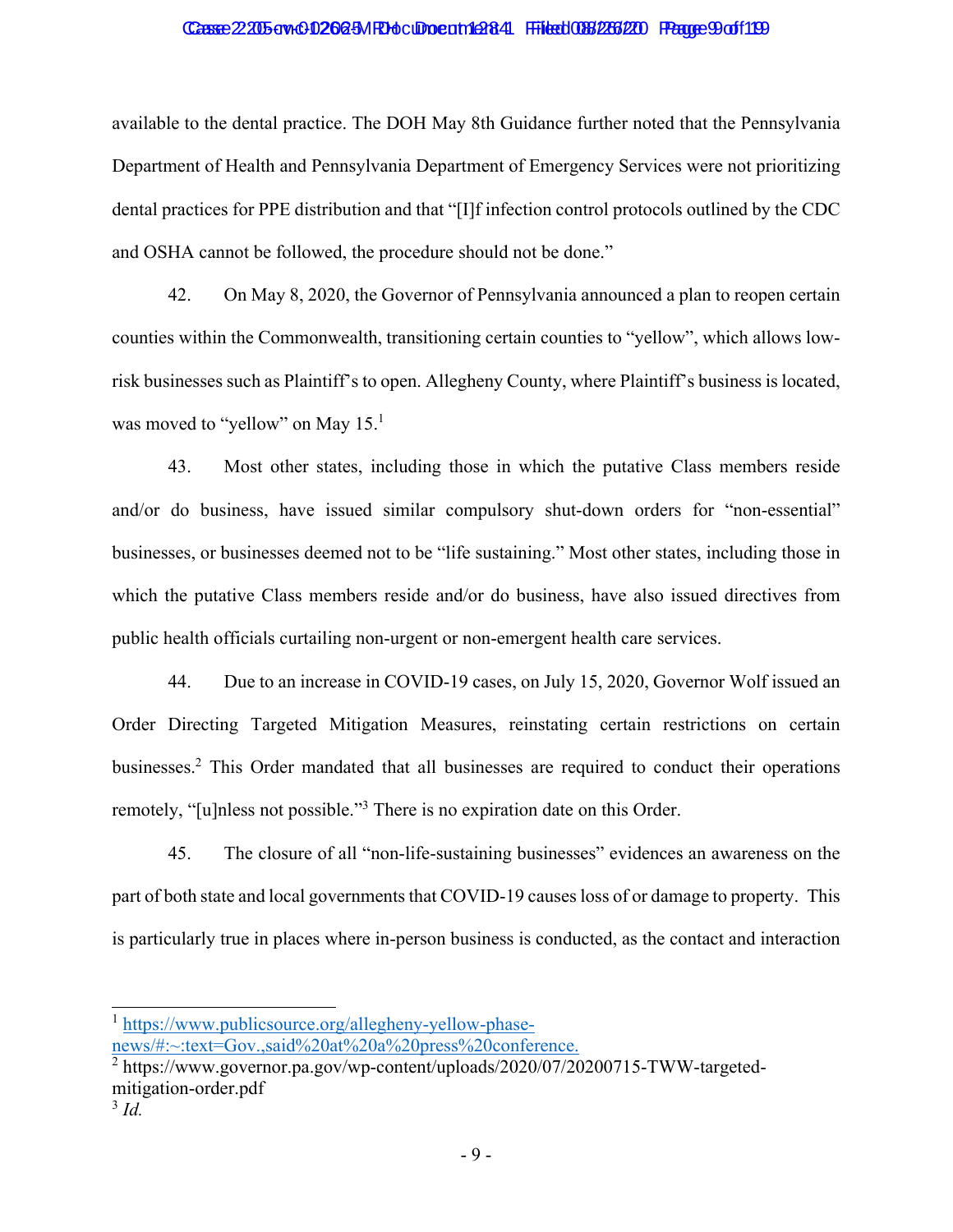#### Casse 22005 aw C 026 GM Rhot Droc and AB44 Findert 0067 2003 Frame 100 of 109

necessarily incident to such businesses causes a heightened risk of the property becoming contaminated.

46. For example, a New York City Executive Order entered on March 16, 2020 specifically acknowledged that: "[COVID-19] physically is causing property loss and damage." See https://www1.nyc.gov/assets/home/downloads/pdf/executive-orders/2020/eeo-100.pdf (last accessed May 6, 2020).

47. Similarly, in a March 16, 2020 proclamation, the City of New Orleans acknowledged COVID-19's "propensity to attach to surfaces for prolonged periods of time, thereby spreading from surface to person and causing property loss and damage in certain circumstances." See https://nola.gov/mayor/executive-orders/emergency-declarations/03162020mayoral-proclamation-to-promulgate-emergency-orders-during-the-state-of-emergency-due-toco/ (last accessed May 6, 2020).

48. In upholding the Governor of Pennsylvania's Proclamation of a state-wide disaster and the Executive Orders mandating the closure of businesses within Pennsylvania, the Pennsylvania Supreme Court noted the significant risk of the spread of the COVID-19 virus, even in locations where the disease has not been detected:

> Covid-19 does not spread because the virus is "at" a particular location. Instead it spreads because of person-to-person contact, as it has an incubation period of up to fourteen days and that one in four carriers of the virus are asymptomatic. Respondents' Brief at 4 (citing Coronavirus Disease 2019, "Symptoms," CDC, https://www.cdc.gov/coronavirus/2019-ncov/symptoms-testing/symptoms.html (last accessed 4/9/2020)). The virus can live on surfaces for up to four days and can remain in the air within confined areas and structures. Id. (citing National Institutes of Health, "Study suggests new coronavirus may remain on surfaces for days," (Mar. 27, 2020) https://www.nih.gov/news-events/nih-researchmatters/study-suggests-new-coronavirus-may-remain-surfaces-days (last accessed 4/9/2020) and Joshua Rabinowitz and Caroline Bartman, "These Coronavirus Exposures Might be the Most Dangerous," The New York Times (Apr. 1, 2020) https://www.nytimes.com/2020/04/01/opinion/coronavirus-viraldose.html).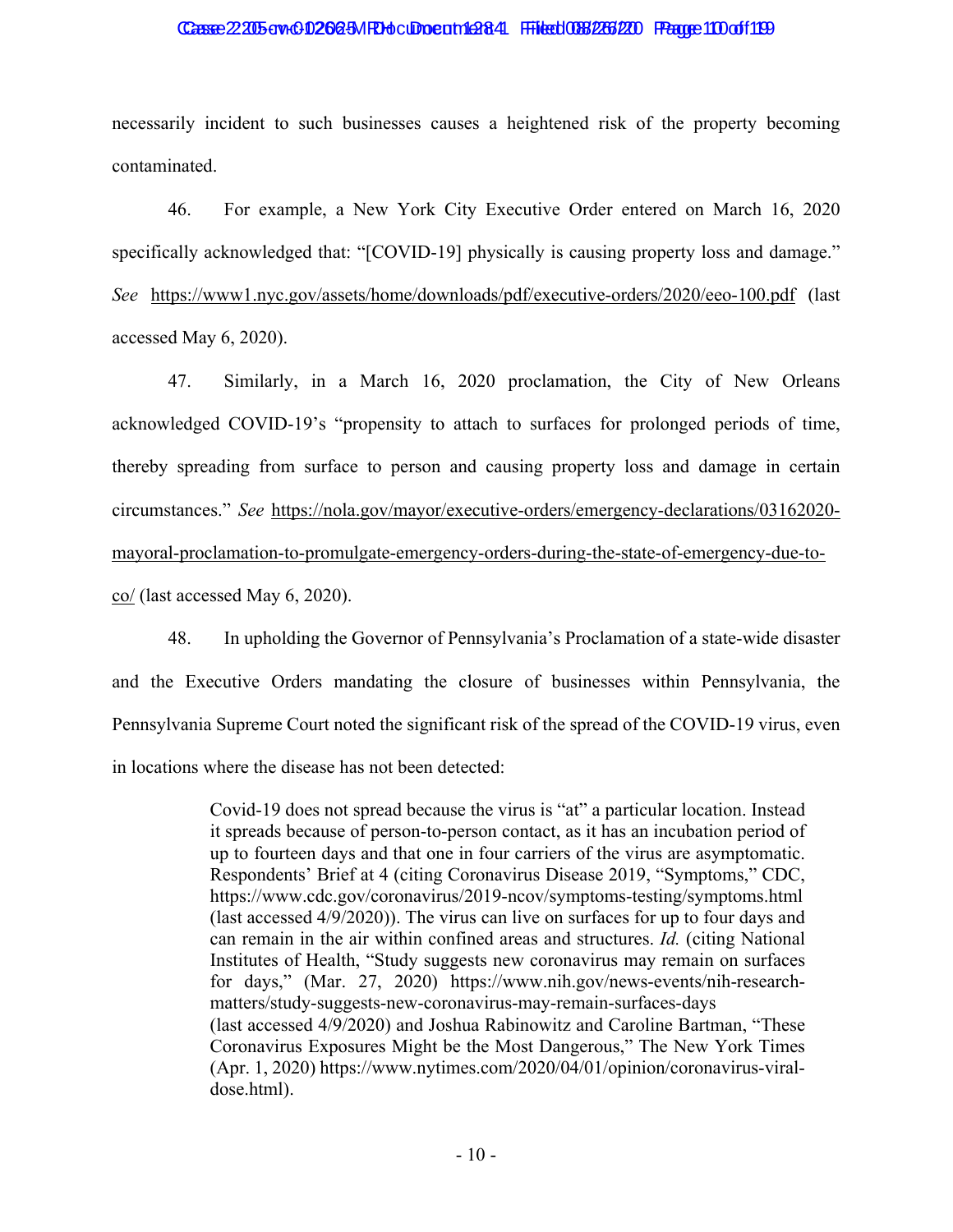Friends of DeVito v. Wolf, 227 A. 3d 872, 891 (Pa. 2020).

49. Because the COVID-19 virus can survive on surfaces for up to fourteen days, the Pennsylvania Supreme Court ultimately concluded that "any location . . . where two or more people can congregate is within the disaster area."

Further, the World Health Organization ("WHO") has indicated that airborne 50. transmission, "particularly in specific indoor locations, such as crowded and inadequately ventilated spaces" poses a significant risk.<sup>4</sup> The WHO has also raised concerns about transmission of the virus through aerosol generating medical procedures and the creation of fomites (contaminated surfaces). $5$ 

 $51.$ The CDC has warned that exposure to an individual with COVID-19 for fifteen minutes or more, or close contact within six feet of distance, is enough to justify a personal quarantine.<sup>6</sup>

52. Experts believe that "a second wave" of COVID-19 cases will occur in the fall and winter of 2020, coinciding with the flu season. As Dr. Robert Glatter, emergency physician at Lenox Hill Hospital in New York City stated: "[the second wave] will likely be worse than the initial wave we experienced this spring."

# **Plaintiff Submits a Claim Under Its "All-Risk" Policy, and Defendant Wrongly Fails and Refuses To Honor Its Obligations Respecting Same**

53. As a result of the orders, guidance and protocols issued by the Governor of Pennsylvania, the Secretary of the Pennsylvania Department of Health, the CDC, OSHA and WHO

 $4 \text{ https://apnews.com/648feb226473f9841920abd6ffb004c7}$ 

 $5$  https://www.who.int/news-room/commentaries/detail/transmission-of-sars-cov-2-implicationsfor-infection-prevention-precautions/

 $6$  https://www.cdc.gov/coronavirus/2019-ncov/php/public-health-recommendations.html

 $\frac{7}{1}$  https://www.healthline.com/health-news/what-a-covid-19-wave-in-the-fall-could-looklike#Educated-guesses-about-the-future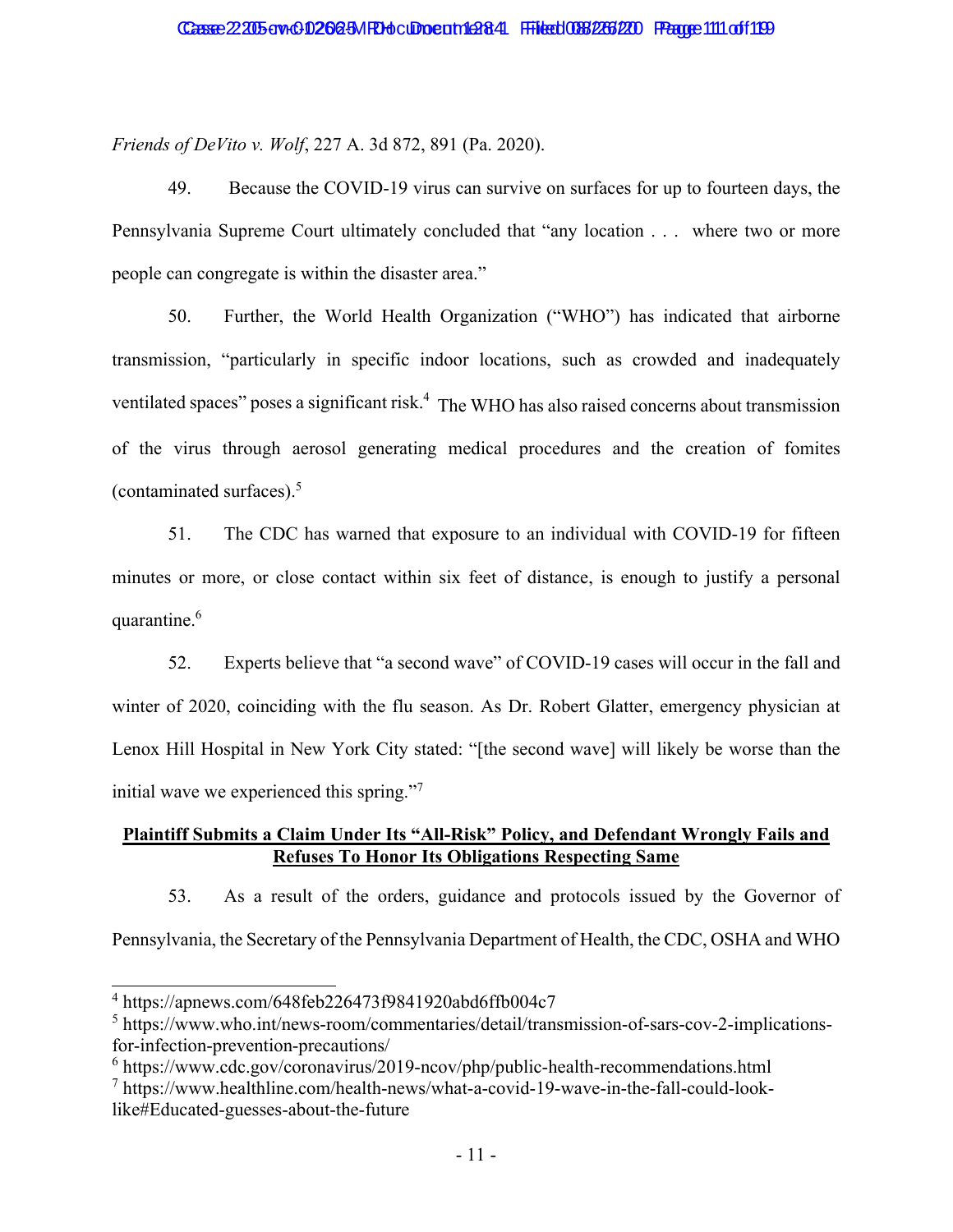### Casse 22005 aw 0020 a 5M Rhoc Docam 1 284 File to 038 226 220 Page 1 12 of 1 199

relating to the Plaintiff's practice of dentistry (collectively the "Mandated Shutdown Rules"), the Covered Property effectively closed on March 16, 2020 for provision of elective dental procedures with limited re-opening as of May 29, 2020 to provide clinically necessary treatment in cases of non-urgent and non-emergent care.

54. Plaintiff has incurred, and continues to incur, among other things, a substantial loss of business income, including additional expenses covered under the Policy due to the constraints to provide elective dental care to patients at the Covered Property because of the Mandated Shutdown Rules.

55. On April 23, 2020, Plaintiff provided notice to Defendant of its claim for the interruption to its business.

56. Defendant responded to Plaintiff with a letter, dated April 28, 2020 (attached hereto as Exhibit B), indicating, "the claim involves the Novel Coronavirus known as SARS-CoV-2, which causes the viral infection known as COVID-19 ('Coronavirus'). The claim asserts income loss due to this pandemic." Defendant then states "[d]irect physical loss or damage generally means a physical effect on Covered Property, such as deformation, permanent change in physical appearance or other manifestation of a physical effect." In wrongfully interpreting physical loss or damage to mean a "physical effect" on the Covered Property, Defendant concludes, "the fact of the pandemic, without more, is not direct physical loss or damage to property at the premises."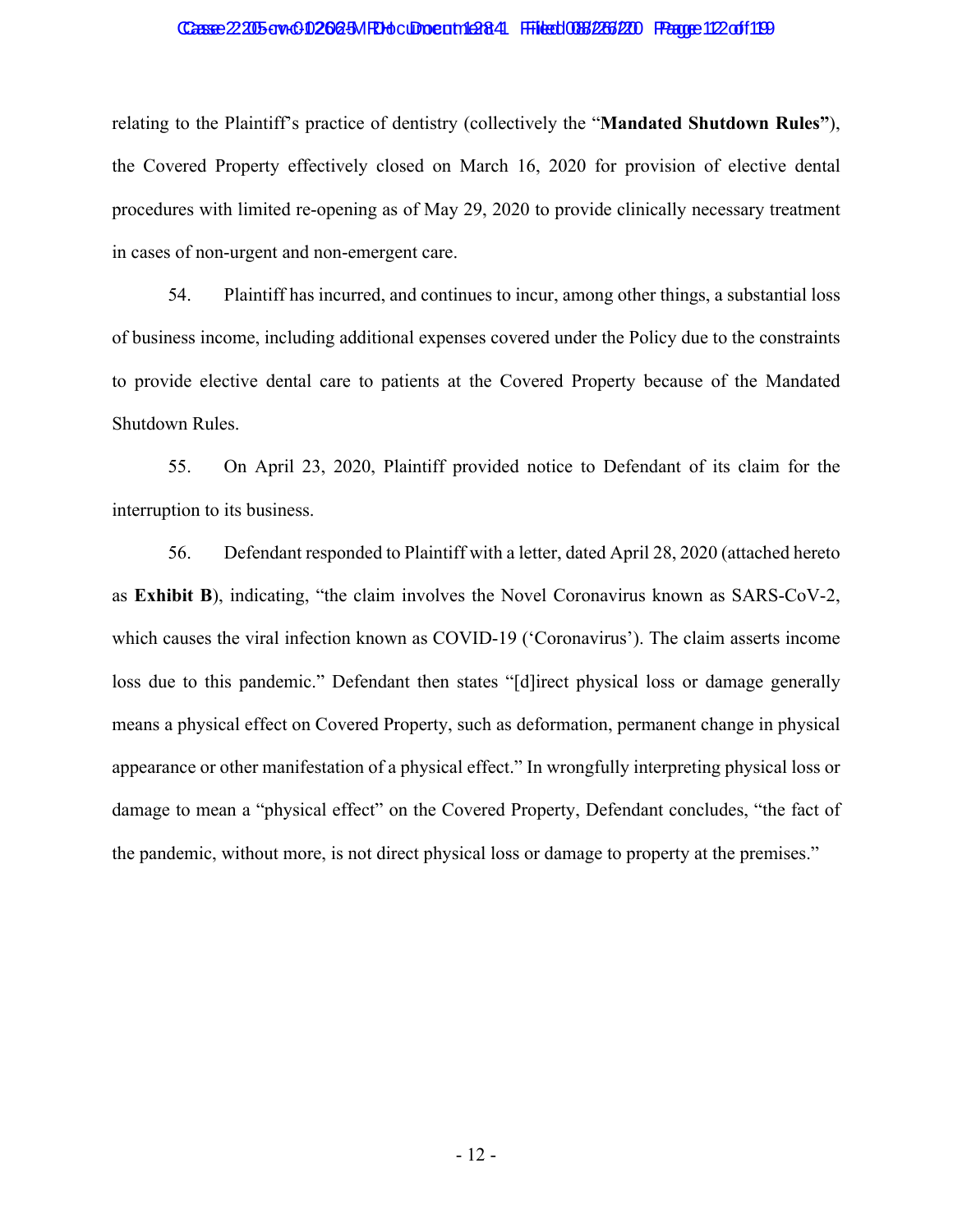# **Contrary To Defendant's Position, Plaintiff's Losses Arise From Direct Physical Loss Or Damage**

57. Plaintiff's Covered Property suffered direct physical loss or damage due to the Mandated Shutdown Rules requiring Plaintiff discontinue its primary use of the Covered Property. The Mandated Shutdown Rules, in and of themselves, constitute a Covered Cause of Loss within the meaning of the Policy.

58. Alternatively, and to the extent the Mandated Shutdown Rules do not constitute a Covered Cause of Loss within the meaning of the Policy, the COVID-19 public health emergency and the ubiquitous nature of the COVID-19 virus caused a direct physical loss or damage to Plaintiff's Covered Property. Specifically, the Covered Property has been rendered unusable for its intended purpose because the highly contagious nature of COVID-19 – particularly when people gather inside a building or other closed space for extended periods of time, or when aerosols are generated during medical procedures – precludes any meaningful use of the Covered Property. For example, in *Motorists Mutual Ins. Co. v. Hardinger*, 131 F. App'x 823 (3d Cir. 2005), the United States Court of Appeals for the Third Circuit held that an issue of fact existed as to whether the presence of Escherichia coli ("E. coli") at the covered property impacted its functionality, or made the property otherwise useless or uninhabitable, sufficient to establish physical loss or damage to the property.

59. Further, and as an additional basis for coverage under the Policy, the ubiquitous nature of the COVID-19 virus, as explained above, caused direct physical loss or damage to property other than Plaintiff's Covered Property, and such loss or damage resulted in an "action" by civil authority" prohibiting access to Plaintiff's Covered Property, within the meaning of the Policy.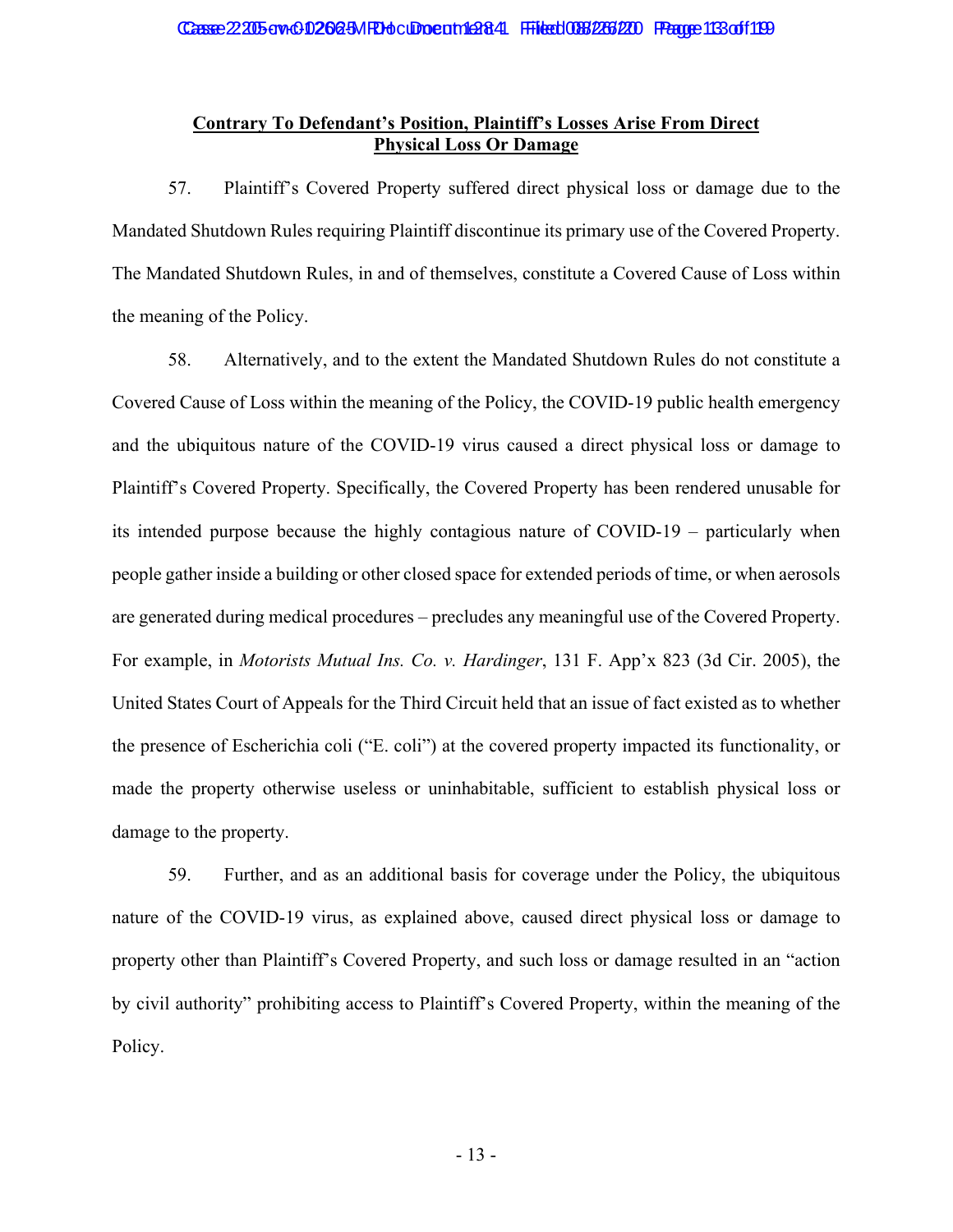## **CLASS ACTION ALLEGATIONS**

60. Plaintiff brings this action individually and as a class action on behalf of the Class,

defined as follows:

All policyholders in the United States who purchased commercial property coverage, including business or interruption income (and extra expense) coverage from Defendants and who have been denied coverage under their policy for lost business income after being ordered by a governmental entity, in response to the COVID-19 pandemic, to shut down or otherwise curtail or limit in any way their business operations.

61. Excluded from the Class are Defendant and its officers, directors, legal representatives, successors, subsidiaries, and assigns. Also excluded from the Class are any judicial officer presiding over this matter, members of their immediate family, and members of their staff.

62. The members of the Class are so numerous and geographically dispersed that joinder would be impracticable. Class members are readily identifiable from information and records in Defendant's possession, custody, or control.

63. There is a well-defined community of interest in the common questions of law and fact affecting the Class members. These common legal and factual questions include, but are not limited to:

> whether Defendant owed coverage to Plaintiff and the Class; a.

 $\mathbf{b}$ . whether any exclusions to coverage apply;

whether Plaintiff and members of the Class are entitled to damages and, if  $\mathbf{c}$ . so, the measure of such damages; and

 $d.$ whether Plaintiff and members of the Class are entitled to equitable, declaratory and/or other relief, and if so, the nature of such relief.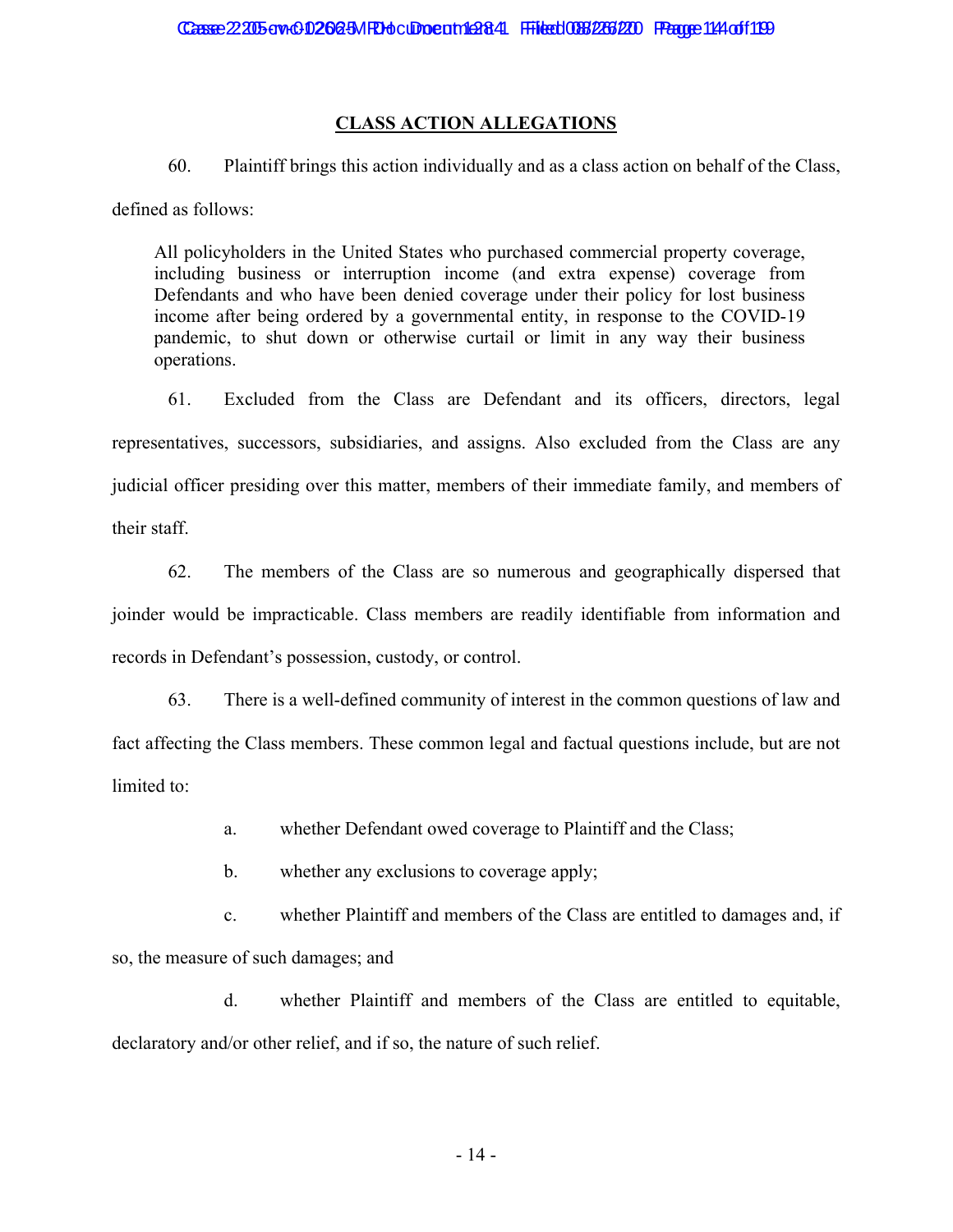### Casse 22005 aw 0020 a 5M Rhoc Docam 1 284 Filed 036 226 220 Frage 1 E5 of 1 1 99

64. Plaintiff's claims are typical of the claims of the absent class members and have a common origin and basis. Plaintiff and absent Class members are all injured by Defendant's refusal to afford the purchased coverage. Plaintiff's claims arise from the same practices and course of conduct giving rise to the claims of the absent Class members and are based on the same legal theories, namely the refusal to provide insurance coverage for the loss. If prosecuted individually, the claims of each Class member would necessarily rely upon the same material facts and legal theories and seek the same relief. Plaintiff's claims arise from the same practices and course of conduct that give rise to the other Class members' claims and are based on the same legal theories.

65. Plaintiff will fully and adequately assert and protect the interests of the absent Class members and has retained Class counsel who are experienced and qualified in prosecuting class action cases similar to this one. Neither Plaintiff nor Plaintiff's attorneys have any interests contrary to or conflicting with the interests of absent Class members.

66. The questions of law and fact common to all Class members predominate over any questions affecting only individual class members.

67. A class action is superior to all other available methods for the fair and efficient adjudication of this lawsuit because individual litigation of the absent Class members' claims is economically infeasible and procedurally impracticable. Class members share the same factual and legal issues and litigating the claims together will prevent varying, inconsistent, or contradictory judgments, and will prevent delay and expense to all parties and the court system through litigating multiple trials on the same legal and factual issues. Class treatment will also permit Class members to litigate their claims where it would otherwise be too expensive or inefficient to do so. Plaintiff knows of no difficulties in managing this action that would preclude its maintenance as a class action.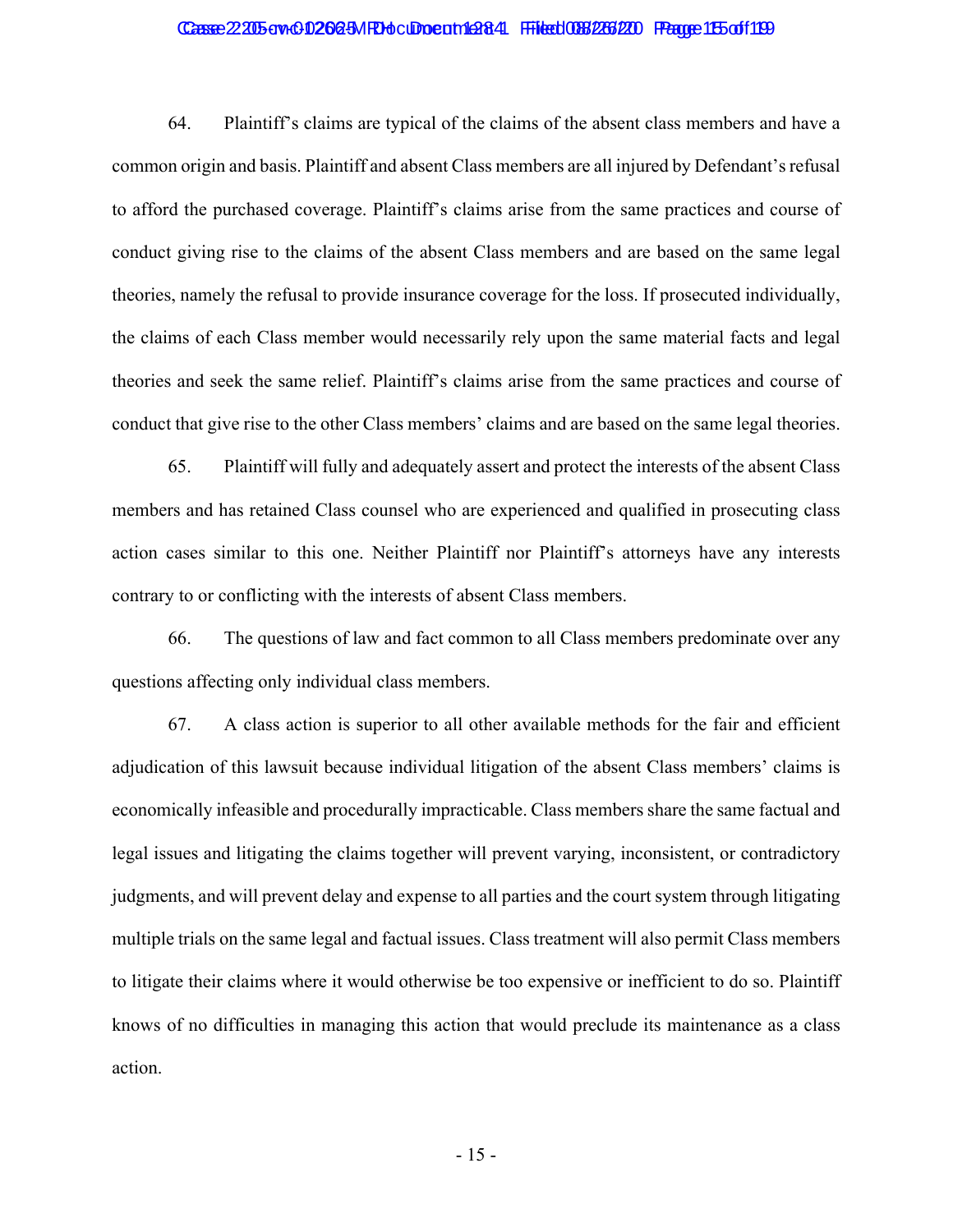### Casse 22205 aw 002023 M Rhoc Docam 1284 Filed 036236200 Fragge 116 of 1199

68. Additionally, the prosecution of separate actions by individual Class members would create a risk of inconsistent or varying adjudications with respect to individual Class members that would establish incompatible standards of conduct for Defendant. Such individual actions would create a risk of adjudications that would be dispositive of the interests of other Class members and impair their interests. Defendant, through its uniform conduct, acted or refused to act on grounds generally applicable to the Class as a whole, making declaratory relief appropriate to the Class as a whole.

## **COUNT I DECLARATORY RELIEF**

69. Plaintiff incorporates by reference each and every allegation set forth above.

70. The Declaratory Judgment Act, 28 U.S.C.  $\S$  2201(a), provides that in "a case of actual controversy within its jurisdiction . . . any court of the United States . . . may declare the rights and other legal relations of any interested party seeking such declaration, whether or not further relief is or could be sought."  $28$  U.S.C.  $\S$   $2201(a)$ .

71. An actual controversy has arisen between Plaintiff and the Defendant as to the rights, duties, responsibilities and obligations of the parties in that Plaintiff contends and Defendant disputes and denies that the Policy provides coverage to Plaintiff for any current and future lost business income, subject to the limit of liability, for the temporary suspension of Plaintiff's operations.

72. The Policy provides coverage for "direct 'loss' to Covered Property," with "loss" defined as "accidental physical loss or accidental physical damage."

73. Plaintiff's loss of use, loss of access, and loss of functionality of the Covered Property when the Mandated Shutdown Rules made it unlawful for Plaintiff to fully access, use, and operate its business at the Covered Property, constitutes a "loss" to the Covered Property under

 $-16-$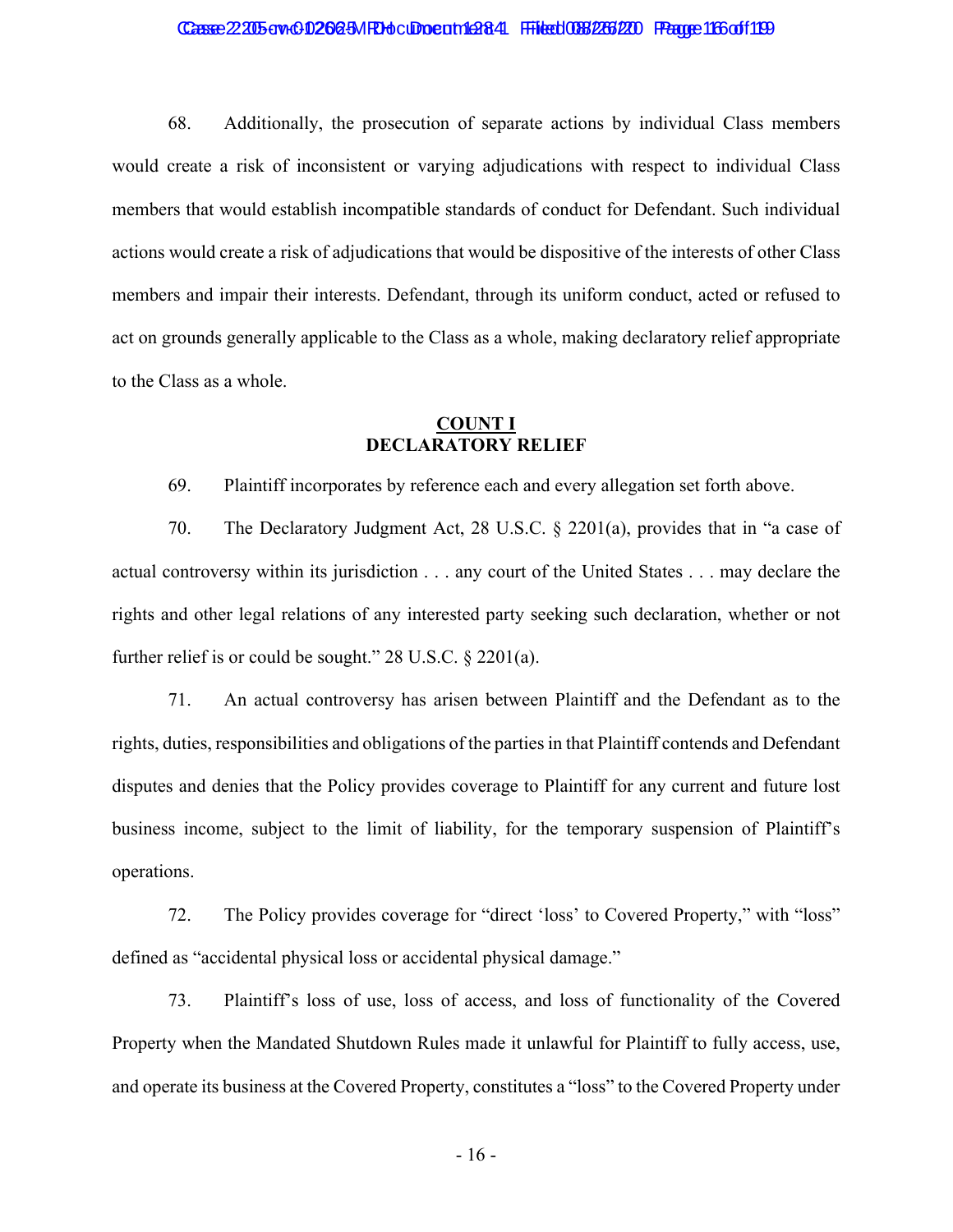### Casse 22205 aw 002023 M Rhoc Docam 1284 Filed 036236200 Fragge 117 of 1199

the Policy. Alternatively, the ubiquitous nature of the COVID-19 virus caused a "loss" to the Covered Property by preventing Plaintiff from using the Covered Property for its intended purpose.

74. Additionally, the Mandated Shutdown Rules or, alternatively, the ubiquitous nature of the COVID-19 virus, caused a "loss" to property other than the Covered Property, thereby invoking coverage under the Policy's "Civil Authority" provision for "actual loss of 'Business Income'... caused by action of civil authority that prohibits access to the 'premises."

75. The Policy constitutes a valid and binding agreement obligating the Defendant to indemnify Plaintiff for covered losses. Plaintiff has substantially performed or otherwise satisfied all conditions precedent to bringing this action and obtaining coverage pursuant to the Policy and applicable law, or alternatively, Plaintiff has been excused from performance by Defendant's acts, representations, conduct, or omissions.

76. Defendant has failed to indemnify Plaintiff for his covered losses.

77. No exclusion to coverage applies.

78. Plaintiff has suffered and continues to suffer a covered loss under the Policy.

79. Plaintiff, individually and on behalf of the Class, seeks a Declaratory Judgment that there is coverage for his business interruption losses under the Policy.

### **COUNT II BREACH OF CONTRACT**

80. Plaintiff incorporates by reference Paragraphs 1 through 68 above as it set forth fully herein.

81. Plaintiff and Defendant entered into a contract of insurance; here, the Policy.

82. As an insurer, Defendant has a duty of good faith and fair dealing towards its insureds, including the obligation to pay for the financial losses suffered by the Plaintiff and members of the Class because of the Mandated Shutdown Rules.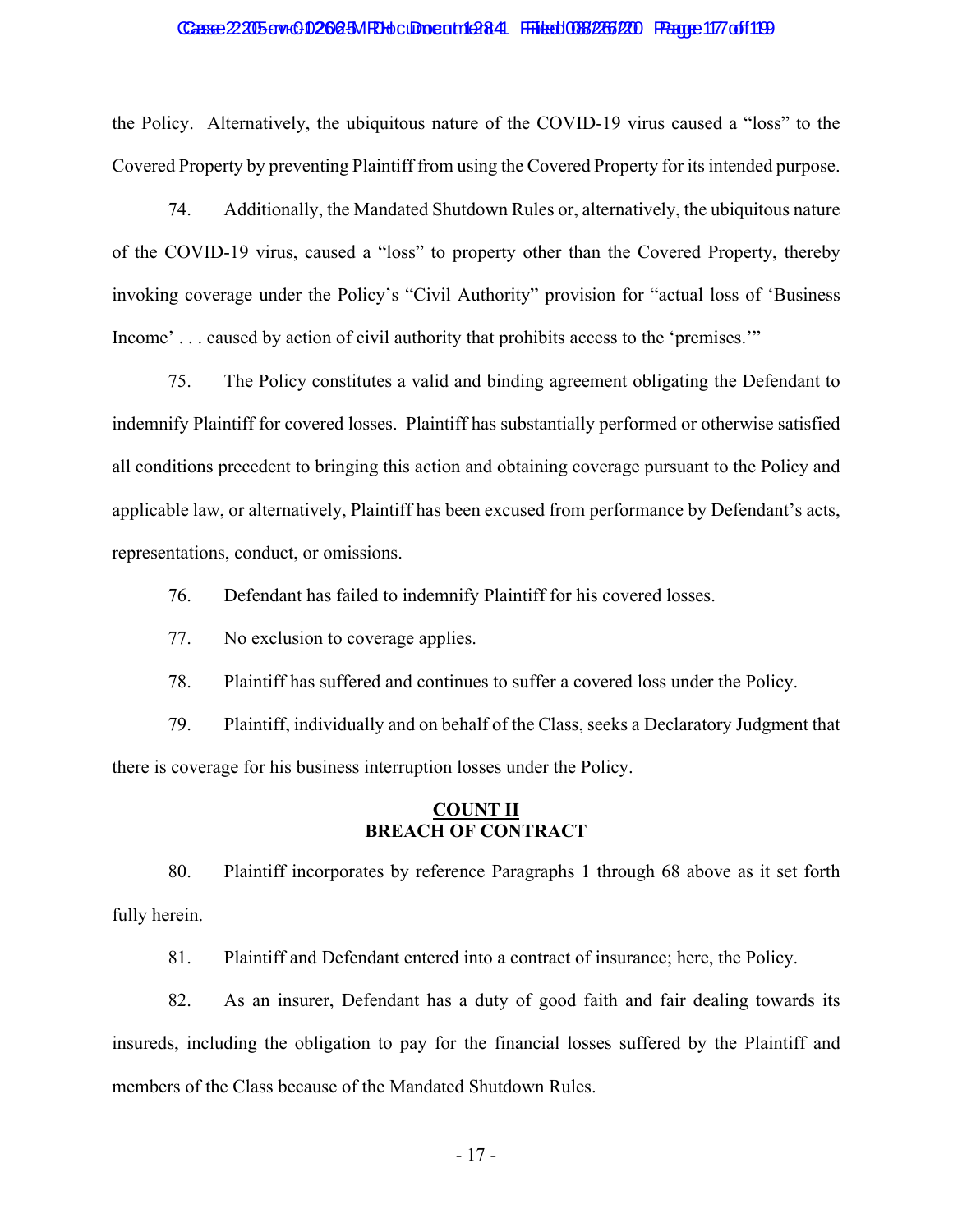### Casse 22205 av 002023 M Rhoc Docatric 884 File to 038 226 220 Fragge 118 of 119

83. Plaintiff and members of the Class had a reasonable expectation that the financial losses suffered because of the Mandated Shutdown Rules would be covered under the Policy.

84. The Class members entered into a substantially identical policy with Defendant.

85. Under the Policy, Defendant agreed to indemnify Plaintiff and the Class for their business losses as a result of a covered loss.

86. Plaintiff and the Class members suffered a covered loss under the Policy.

87. Plaintiff and the Class members timely submitted a notice of claim and satisfied all conditions precedent to receiving the coverage they purchased from Defendant.

88. Defendant breached its contract with Plaintiff and the Class members by failing and refusing to provide the contracted for coverage.

89. Defendant's breach of the contract has caused Plaintiff and the Class to suffer damages in the amount of their unreimbursed business losses or their limits of liability, whichever is lower.